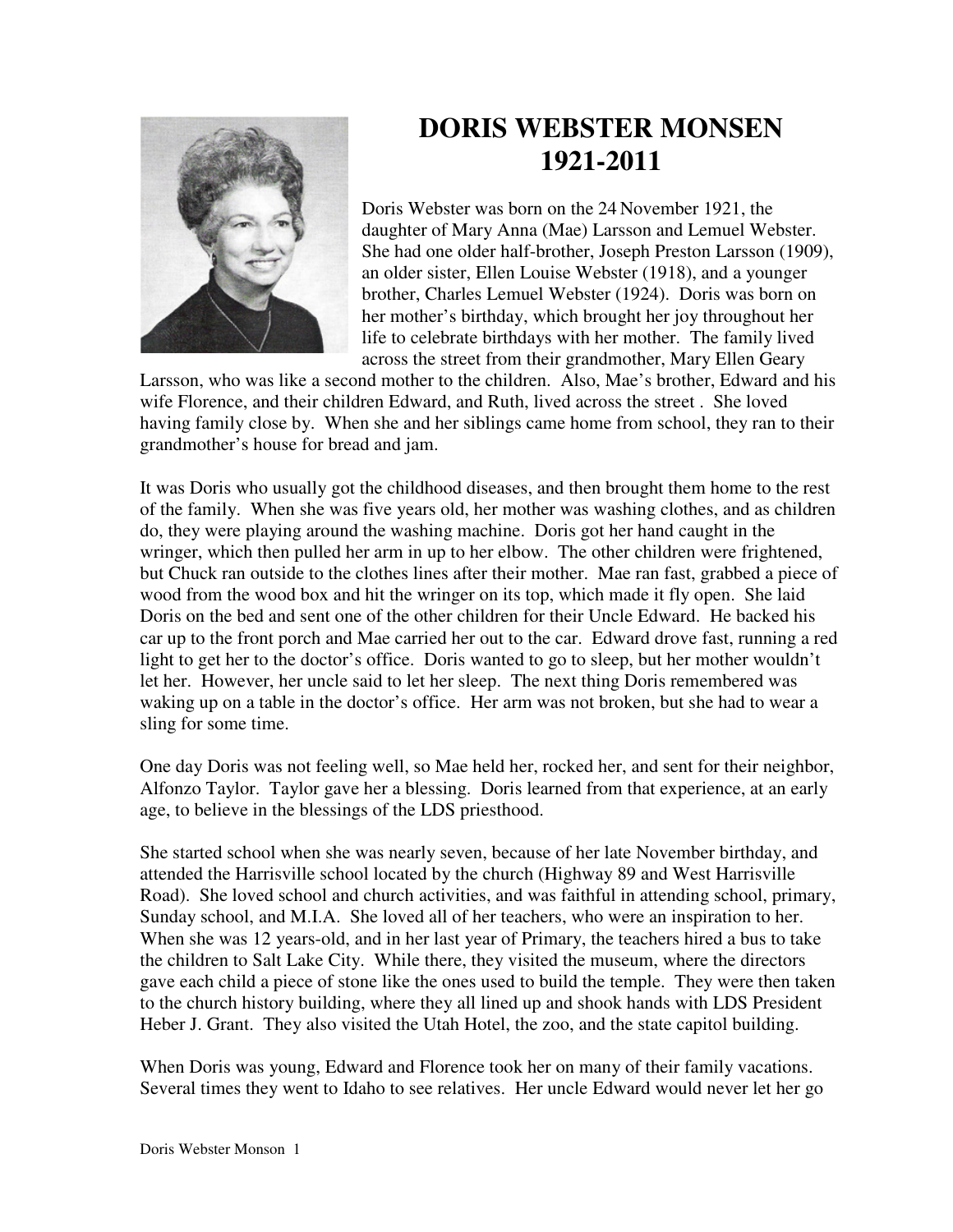unless she wore long cotton stockings. She was never allowed to wear ankle socks when she went with them. She loved her aunt, uncle, and cousins, and spent as much time with them as with her own family.

In 1935, at the age of 13, Doris went with her mutual class to be baptized for the dead in the Salt Lake LDS Temple. A year later she joined a junior genealogy class in her ward, where she completed four years of study. She was the music leader in the class.

When she was in the  $9<sup>th</sup>$  grade, the area schools were so full that school leaders sent the  $9<sup>th</sup>$ graders to Weber County High School. She loved school and graduated from high school and LDS Seminary in 1940. She was chosen to sing in a double quartet for both graduations. Doris loved music. When she was young, her parents gave her both piano lessons and voice lessons. She had many opportunities to sing in duets, choruses, and quartets. She also sang many solos. When she was young, she loved to sing with her sister, Ellen, who would harmonize. They sang while they did the dishes, or worked around the house. Doris and her cousin, Ruth, were asked to sing at a funeral service. It was her first time to sing at a funeral. At one time there were so many Webster cousins taking music lessons at the same time from Douglas Brian, that he arranged a special recital for their grandparents - George and Esther Webster. The grandchildren included, Ellen, Doris, Nada, Carma, Uarda, Gwen, Arlene, Winnona, and Vern. The recital was held in the auditorium of the Utah Power and Light company located on Washington Blvd, on the east side between  $23<sup>rd</sup>$  and  $24<sup>th</sup>$  Streets. There were vocal solos and piano solos. Doris stated, "That was a night to remember. . . so you see the Webster family has been quite a musical family."

In the summer of 1941, Doris was introduced to Berry Gibbs Monsen Jr. by her life-long friend, Kathryn Owen and her friend Vernon Barney whom Berry had met in the CCC Camp. Kathryn and Vern were married in the fall of 1941, and Berry and Doris were married on 20 December 1941. They were married at the Webster home, with Bishop Alfonzo W. Taylor, a friend and neighbor performing the ceremony. Doris's cousin, Ruth was her maid of honor, and Berry's friend, Millard Owens was the best man. Because apartments were hard to find, and they didn't have much money, the couple moved in with her grandmother, Mary Ellen Larsson. They bought groceries and paid the utilities to pay rent. Their first daughter, Linda was born in September, 1942. About four months after their second daughter, Sandi, was born (11 April 1945) Doris and Berry were sealed in the Salt Lake LDS Temple 27 August 1945. Ronald was born in 1949.

The Monsens lived in several different homes. After living the first two years of their married life with Doris's grandmother, they lived on Ogden Avenue for a year between 20th and  $21<sup>st</sup>$ Street, then moved back to Harrisville and lived in the home where Doris was born. After moving a few times, in 1950, the family finally settled in Ogden where they bought a home at 405 Adams, and raised their family. In 1971, the Monsen's moved back to Harrisville. They bought a double wide trailer, and put it on the lot next to her parents.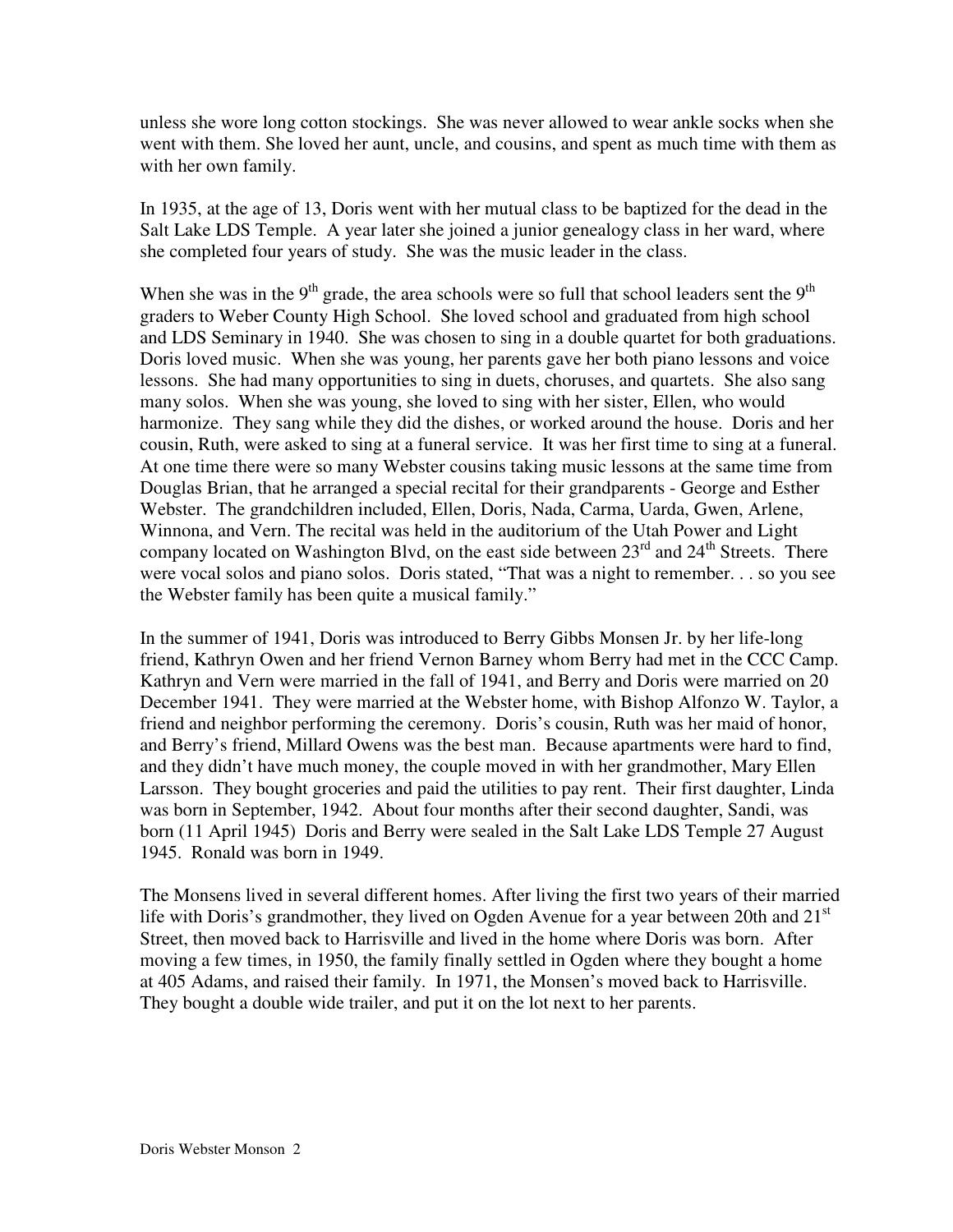While they lived on Adams, and were in the 29<sup>th</sup> Ward, Doris sang in the choir and sang many duets and quartets. She was also asked to sing at the dedication of the new Ogden LDS Tabernacle. Only three people from each ward were asked to sing with that choir. When President David O. McKay walked into the building, everyone stood and sang, "We Thank Thee Oh God For a Prophet."After the dedication, she was able to shake hands with President McKay. Also, under the direction of Lester Hinchcliff, the choir sang the Messiah at Christmas time.

Doris loved to be involved in many things. She served as chorister in every ward where she lived. She taught Sunday School for five years, was president of the MIA on two different occasions, and was always in the choir and always singing. She and Norene Page sang at many funerals, DUP events, various ward and stake events, and many other places. She also sang with a group called the Vocal Chords.

In about 1964, Darlene Howell put a group together to sing barbershop music. Doris was part of that group, and they called themselves the "Sweet Adelines." They chartered with the International Sweet Adelines in about 1964. They competed in Nevada, Idaho, Colorado, Utah, and other places. They also sponsored music schools in Ogden. Doris loved this kind of music, and sang with the group for many years, and cherished the friendships she made .

In 1945, Doris worked for Coleman Knitting Mills. The company was started by her neighbor, Lil Coleman, in her basement on West Ray Street, then grew to a larger company. They made school sweaters and chenille emblems. Doris was the supervisor for the chenille department. In 1966, she was asked by Clyde Buhler to work for Utah Tailoring Mills. She started in the cutting room, soon became an inspector in the hand finishing room, and then the head of the finishing room. She was then asked, by Boyd Bingham, to be the factory supervisor. It was a big job, but she loved it. When she retired, they presented her with a gold watch engraved with "In appreciation Utah Tailoring."

After retirement, 4 January 1982, Doris and Berry worked in the Spanish extraction program. She commented that it was only through faith and prayers that they could do this work. They loved this calling, and served for four years.

Traveling was another interest that Doris enjoyed. She and Berry went on many trips with family and friends. They went to Mexico, New Zealand, Australia, Hawaii, the Black Hill, California for the Rose Parade. They also went on a Caribbean Cruise. They had a camp trailer and enjoyed many fishing trips with Doris' sister, Ellen Whetton, and her husband, Jack, and her brother and his wife, Peg and Velda Larsson.

Doris was active in the Daughters of Utah Pioneers, both on the company board and in the Sarah Jane Taylor Camp in Harrisville. She and her sister, Ellen, worked together in this organization. Doris and Ellen were also involved with the senior citizens in Harrisville.

One thing Doris and Berry enjoyed after moving back to Harrisville in 1971 was having room for a garden. They raised enough vegetables for their children to share in the bounty. They canned some of the produce, and put other vegetables in a pit for use in the winter.